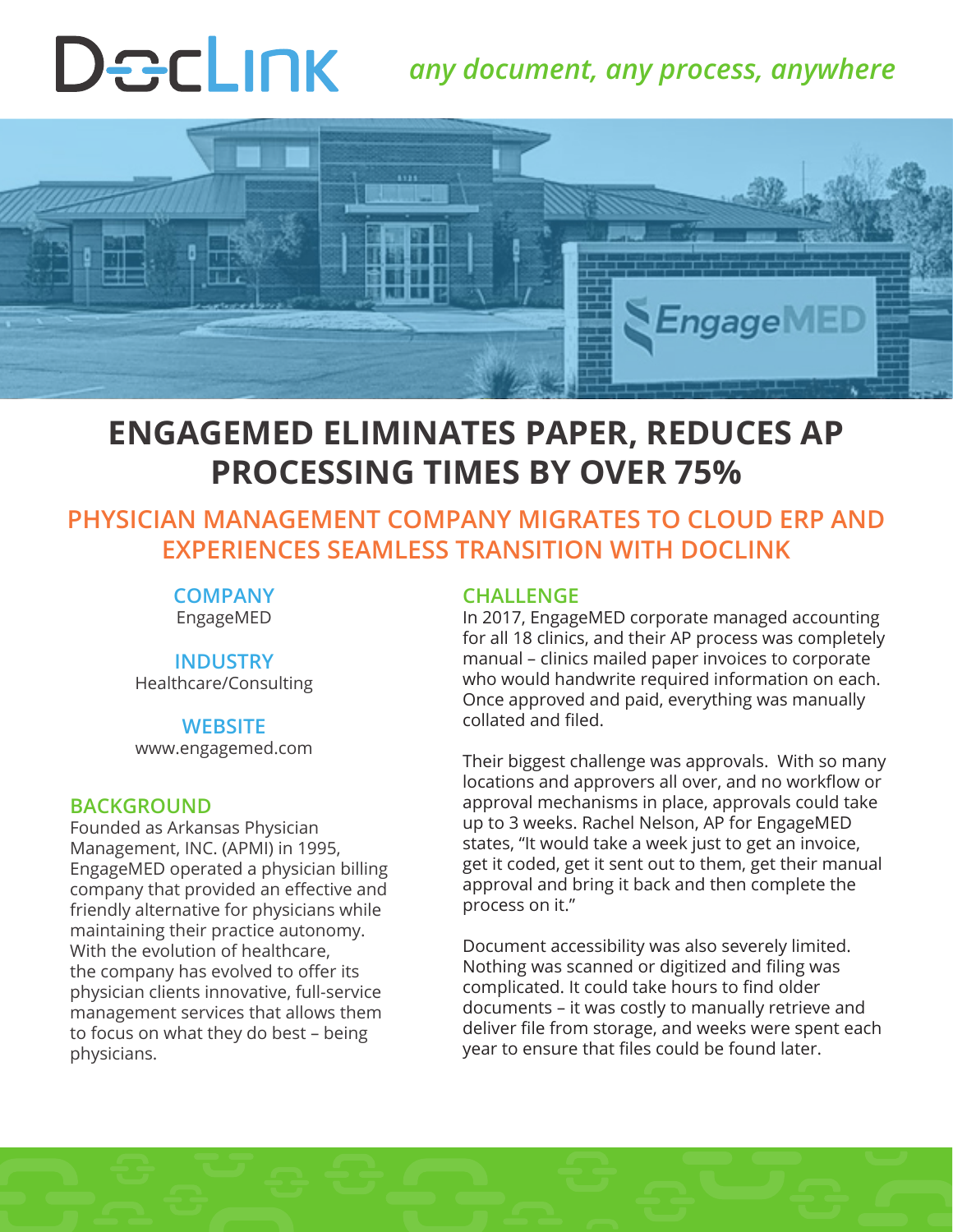## **"MIGRATING TO ACUMATICA WAS A SIGNIFICANT UNDERTAKING, BUT THE DOCLINK ASPECT WENT INCREDIBLY WELL, IT WAS A FAIRLY SEAMLESS PROCESS AND WORKS JUST LIKE IT DID BEFORE" - diane beauregard, ap manager**

# **THE DOCLINK SOLUTION**

EngageMED quickly experienced significant positive changes in AP. Paper files were eliminated – everything (invoices, checks, POs, receipts) is now stored in DocLink and can be accessed easily and quickly.

Nelson comments, "As soon as I receive invoices, I scan them and put them through the shredder. Our clinics do the same and email them to me. Offices can access the documents directly, and everything is linked within the system so locating what you need is easy. This selfservice aspect has allowed us all to be more efficient, each office has direct access so they can make sure invoices are coded to the correct department and amount."

DocLink has also eliminated all manual collating or filing. "DocLink does this for us because each document is indexed with data that automatically links them together," says Nelson. "It's saving us all substantial time by no longer having to hunt down physical files."

The biggest advantage with DocLink is that approval times are significantly shorter. "It no longer matters where someone is physically, they can approve documents electronically. We've shortened our approval window from about 3 weeks to just days and even hours."

Additionally, when EngageMED migrated from its server-based ERP to Acumatica in the cloud, DocLink was able to grow with them. DocLink provided significant stability for the AP department during the transition process, allowing them to capture documents the same way and store them in the same place. Approvals were also consistent – the process didn't change and approvers were able to do all the same things they did before.



Paper files eliminated

Manual coding eliminated



Documents indexed, automatically linked



Documents accessible across all offices